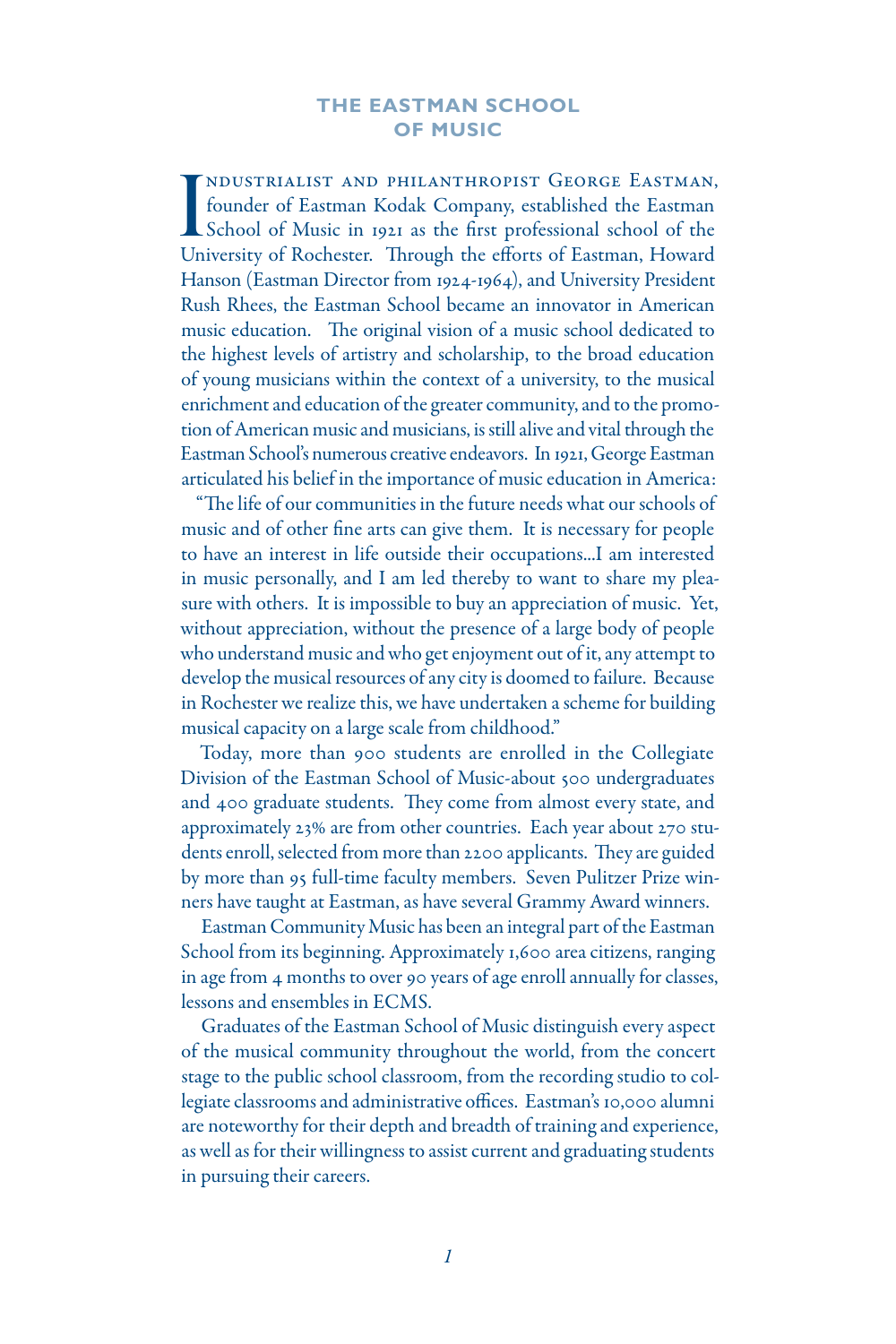# **The William H. Riker University Award for Excellence in Graduate Teaching robert w. wason**

ROBERT W. WASON IS PROFESSOR of music theory and affiliate faculty in the department of jazz studies and of music theory and affiliate faculty contemporary media at the Eastman School of Music.

A noted musical scholar, Wason is also a performing musician and composer across a surprising breadth of genres. Early in his career he worked as a jazz pianist. His book on Viennese harmonic theory in the 19th and early 20th centuries remains an essential reference in that area. His compositions include vocal, solo instrumental, and chamber works.



Wason has written on the history of music theory, 20th-century music, and jazz, on subjects ranging from 12-tone music to the songs of Alec Wilder. An advocate for turn-of-the-century lieder, he has lectured on the topic and given recitals with soprano Valerie Errante. Wason was a University Bridging Fellow in the Department of Modern Languages and Cultures.

Wason has received Guggenheim and NEH Fellowships, Paul Sacher Foundation and German Academic Exchange grants, and two ASCAP (American Society of Composers and Publishers) Deems Taylor writing awards. He has served on several boards and committees for the Society for Music Theory and on the editorial boards of *Music Theory Spectrum* and the *Journal of the Arnold Schoenberg Institute,* and currently *Theoria* and *Eastman Studies in Music.* 

Appointed to the Eastman faculty in 1983, Wason has advised students who now hold positions at institutions in Canada, the Netherlands, Brazil, and the United States. Besides teaching doctoral courses in theory, keyboard skills, and advanced harmony and composition, he advised on the design of the jazz DMA program and developed diverse seminars on the music of Bill Evans, Bela Bartok, J. S. Bach, and Anton Webern.

Wason was on the faculty of the Hartt School of Music at the University of Hartford, and has also taught at Trinity College in Hartford, Clark University, and the University of North Texas, and been a guest professor at the University of Basel in Switzerland, the University of British Columbia, and SUNY Buffalo.

# **Rochester Distinguished Scholar Award glenn watkins**

NE OF THE MOST DISTINGUISHED<br>
Musicologists of our time, Glenn<br>
Watkins is the Earl V. Moore musicologists of our time, Glenn Professor Emeritus of Music History and Musicology at the University of Michigan. His scholarly impact ranges from his pioneering studies of Renaissance composer Carlo Gesualdo to his influential books on musical modernism and its postmodern consequences and music in World War I.



Gesualdo's experimental, chromatic music impressed numerous 20th-century compos-

ers. In 1959, while working on a complete edition of Gesualdo's works, Watkins discovered two canonic motets with missing parts, which Igor Stravinsky completed immediately before composing *Monumentum pro Gesualdo*. Watkins's book, *Gesualdo: The Man and His Music,* carries a preface by Stravinsky, was translated into several languages, was a 1974 National Book Award nominee, and even served as an inspiration for an opera by Alfred Schnittke. Last year, his *The Gesualdo Hex: Music, Myth, and Memory* appeared, followed by an essay-length appreciation in *The New Yorker.*

Watkins has also published an overview of 20th-century music in Soundings; examined the concept of collage in both musical Modernism and the rise of Postmodernism in *Pyramids at the Louvre;* and looked at how music reflected concerns of German hegemony in *Proof Through the Night: Music and the Great War.* Critics praise his books for paving new avenues for understanding music and its relation to other arts of the last century. Watkins has presented at numerous conferences in both late Renaissance and 20th-century studies, collaborated with performance groups, and worked on projects for such recording labels as Columbia, Edition de L'Oiseau-Lyre, Harmonia Mundi, and Deutsche Grammophon and for BBC, German, and Italian television.

An honorary member of the American Musicological Society, Watkins has been the recipient of a Fulbright Scholarship, a National Endowment for the Humanities Fellowship, and the Premio Internazionale Carlo Gesualdo.

Watkins earned bachelor's and master's degrees in music at the University of Michigan before coming to the Eastman School of Music, where he received his PhD in musicology in 1953.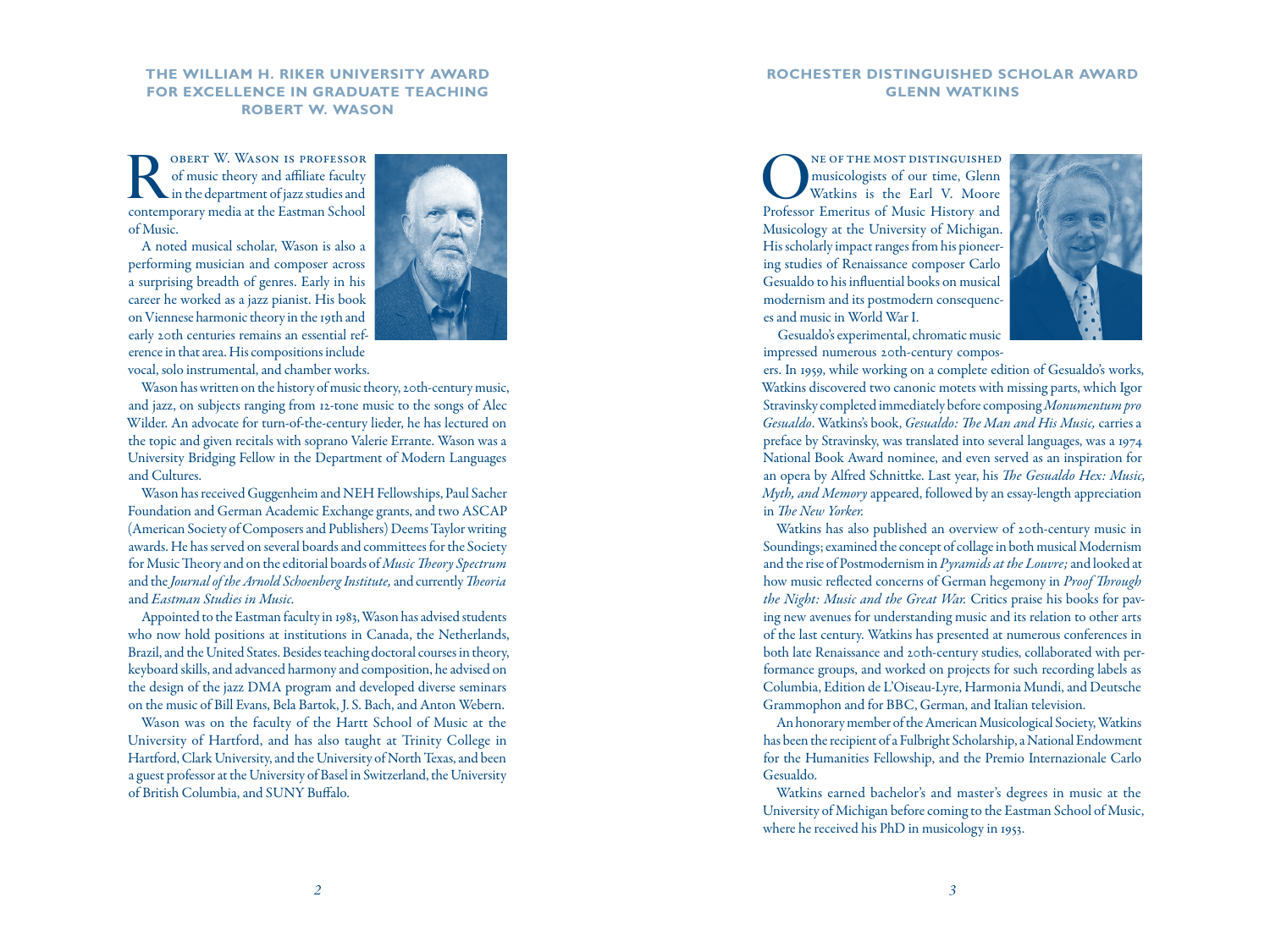# **Honorary Doctor of Music Degree George Walker**

EORGE WALKER'S DISTINGUISHED<br>career as a musician, composer, pia-<br>nist, and educator has won him career as a musician, composer, pia nist, and educator has won him international acclaim and numerous awards, commissions, and major performances.

Walker began studying piano at age five, entered Oberlin College at 14, and graduat ed at the top of his conservatory class at 18. He was admitted to the Curtis Institute of Music to study piano with Rudolf Serkin and composition with Rosario Scalero, teacher of Samuel Barber and Gian-Carlo Menotti.



In 1945, he made his acclaimed New York recital debut and performed the Rachmaninoff Piano Concerto No. 3 with Eugene Ormandy and the Philadelphia Orchestra two weeks later as the winner of the Philadelphia Youth Auditions. In 1953, he toured seven European countries under the auspices of the National Concert Artists. In 1956, he earned the DMA and Artist's Diploma in piano from the Eastman School of Music.

Walker has published more than 90 works for almost every medium. He has received commissions from the New York Philharmonic, the Boston Symphony, the Cleveland Orchestra, the Eastman School of Music, the orchestras of New Jersey, Cincinnati, Pittsburgh, Las Vegas, and many other ensembles. He has received awards from the Fulbright, John Hay Whitney, Rockefeller, and Koussevitzky Foundations and from the Kennedy Center for the Performing Arts. His music has been record ed by Columbia Records, Sony, Naxos, BIS, Centaur, Albany Records, and many other labels.

Walker's 1946 *Lyric for Strings* is perhaps the most frequently per formed work by a living American composer. His Piano Sonata No. 2, written as his Eastman doctoral dissertation, has been deemed a master piece. In 1996, he received the Pulitzer Prize in Music for *Lilacs for Voice and Orchestra.*

Walker has held faculty appointments at Smith, Rutgers, and the Peabody Institute of Johns Hopkins University, among others. He is a member of the American Academy of Arts and Letters and the American Classical Music Hall of Fame. He is the recipient of six honorary doctor ate degrees.

### **COMMENCEMENT CEREMON Y SUN D AY, MAY 20, 2012**

*Joel Seligman, University President, Presiding*

### Prelude

"Fanfare für die Wiener Philharmoniker" *Richard Strauss, arranged by Casey Edward O'Neil, ESM-BM* "Adagio" (from Symphony No. 3 "Organ") *Camille Saint-Saëns, arranged by Ken Murley, ESM-BM '59, MM '61 Eastman Trombone Choir*  — *John Marcellus, Director*

### Academic Processional

"Elsa's Procession to the Cathedral" (from *Lohengrin* ) *Richard Wagner, arranged by Wesley Hanson, ESM-DMA '76 Eastman Trombone Choir*  — *John Marcellus, Director*

#### Invocation

*Cary M. Jensen, Interim Director of Religious & Spiritual Life Interfaith Chapel, University of Rochester*

> Welcome from the Board of Trustees *Edmund Hajim, Chairman, Board of Trustees*

Welcome from the University President *Joel Seligman, President*

Remarks from the Dean *Douglas Lowry, Joan and Martin Messinger Dean*

Recognition of Student Prizes and Awards *Jamal Rossi, Executive Associate Dean (See insert in Commencement Program)*

Address by Senior Class President *Justis Buchanan Kleber MacKenzie*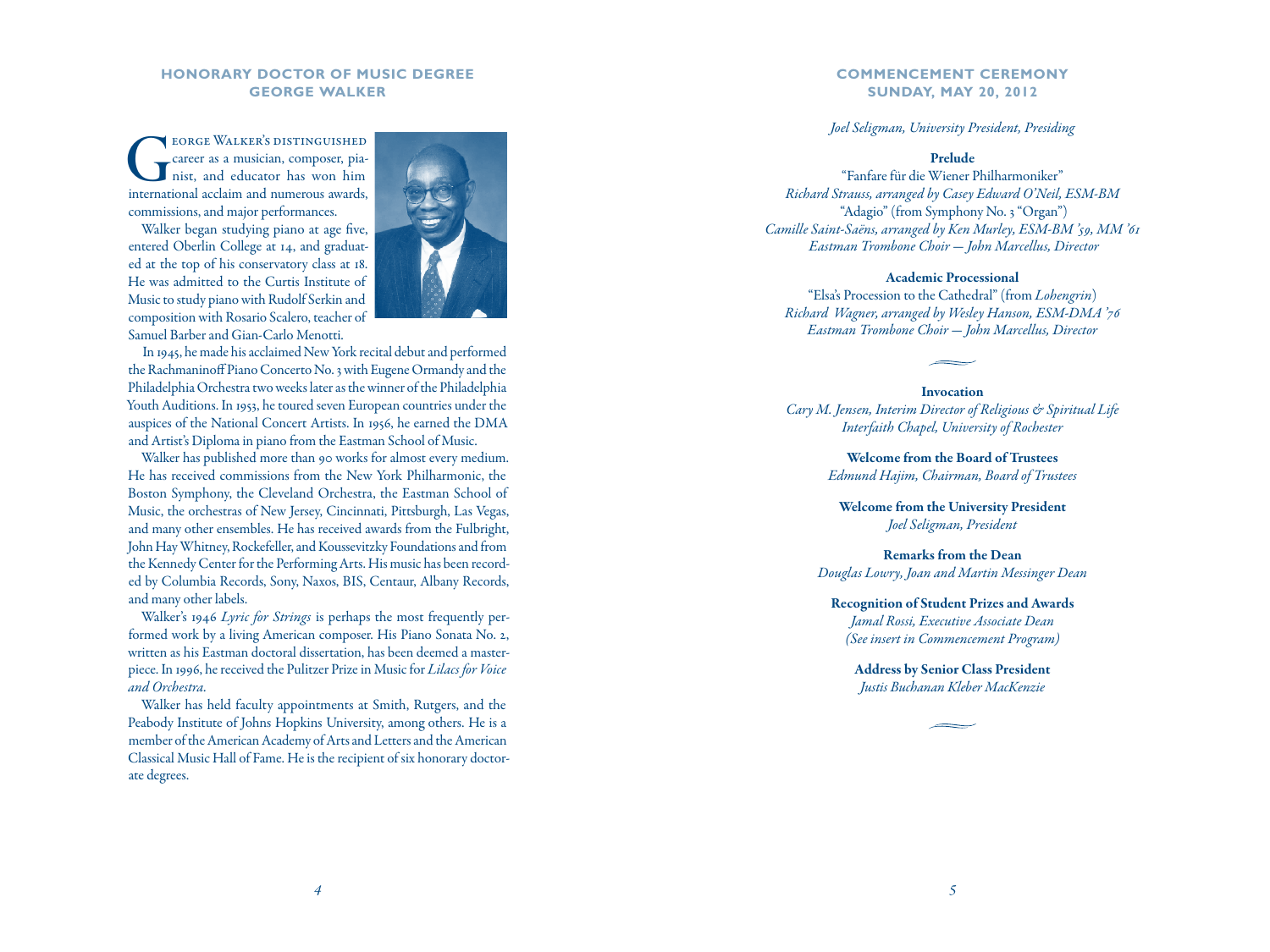# **COMMENCEMENT CEREMONY (CONTINUED)**

Recognition of Special University Awards *Douglas Lowry, Joan and Martin Messinger Dean*

Presentation of Eisenhart Award for Excellence in Teaching *Douglas Lowry, Joan and Martin Messinger Dean*

Conferring of Honorary Doctor of Music Degree *Joel Seligman, President Presented by: Ralph W. Kuncl, Provost and Executive Vice President*

Interlude

"Achieved is the Glorious Work" (from *Creation*) *Franz Joseph Haydn, arranged by Ralph Sauer, ESM-BM '65 Eastman Trombone Choir — John Marcellus, Director*

> Recognition of Doctoral Students *Marie Rolf, Associate Dean of Graduate Studies*

Conferring of Master's & Bachelor's Degrees *Joel Seligman, President Presented by: Douglas Lowry, Joan and Martin Messinger Dean and Donna Brink Fox, Associate Dean of Academic & Student Affairs*

> Closing Remarks *Douglas Lowry, Joan and Martin Messinger Dean*

### Recessional

"Batman" *Danny Elfman, arranged by Christopher Beaudry, ESM-BM '02, MM '03 Eastman Trombone Choir — John Marcellus, Director*

# **COMMENCEMENT CEREMONY (CONTINUED)**

### Academic Department Representatives

Chamber Music — *Phillip Ying* Composition — *Ricardo Zohn-Muldoon* Conducting & Ensembles — *Mark Davis Scatterday* Humanities — *Reinhild Steingröver* Jazz Studies and Contemporary Media — *Rich Thompson* Music Education — *Christopher Azzara* Musicology — *Patrick Macey* Organ and Historical Keyboards — *Jean Barr* Piano — *Jean Barr* Strings, Harp and Guitar — *Alan Harris, James VanDemark* Theory — *Jonathan Dunsby* Voice and Opera — *Robert Swensen* Woodwinds, Brass, Percussion — *John Hunt*

#### Marshals

University Grand Marshal — *Jesse T. Moore* Associate Marshal — *Patrick Macey* Doctoral Marshals — *Matthew Robert Morrow, Douglas Hart O'Connor* Masters Marshal — *Robert Layton Wells* Undergraduate Marshal — *Shichao Zhang*

### Eastman Trombone Choir

*Ben David Aronson, Robert Thomas Bennett, Andrew Lawrence Bobka, Samuel Aden Brooks, David Thomas Bruestle, Nicholas Richard Conn, Kevin Raymond Dombrowski, Jacqueline Dynae Dreher, Leland Orme Evans, Andrew Michael Friedrichs, Jessica Anne Hawthorne, Stephen James Houck, Gary Jarvis Jones, Matthew Thomas Kowalski, Jeannie Elana Little, Tait Madsen, Casey Edward O'Neil, Grant Thomas Reed, Austin Reid Richardson, Curtis James Swike, Patrick Thomas Towey, William Bruce Wortley*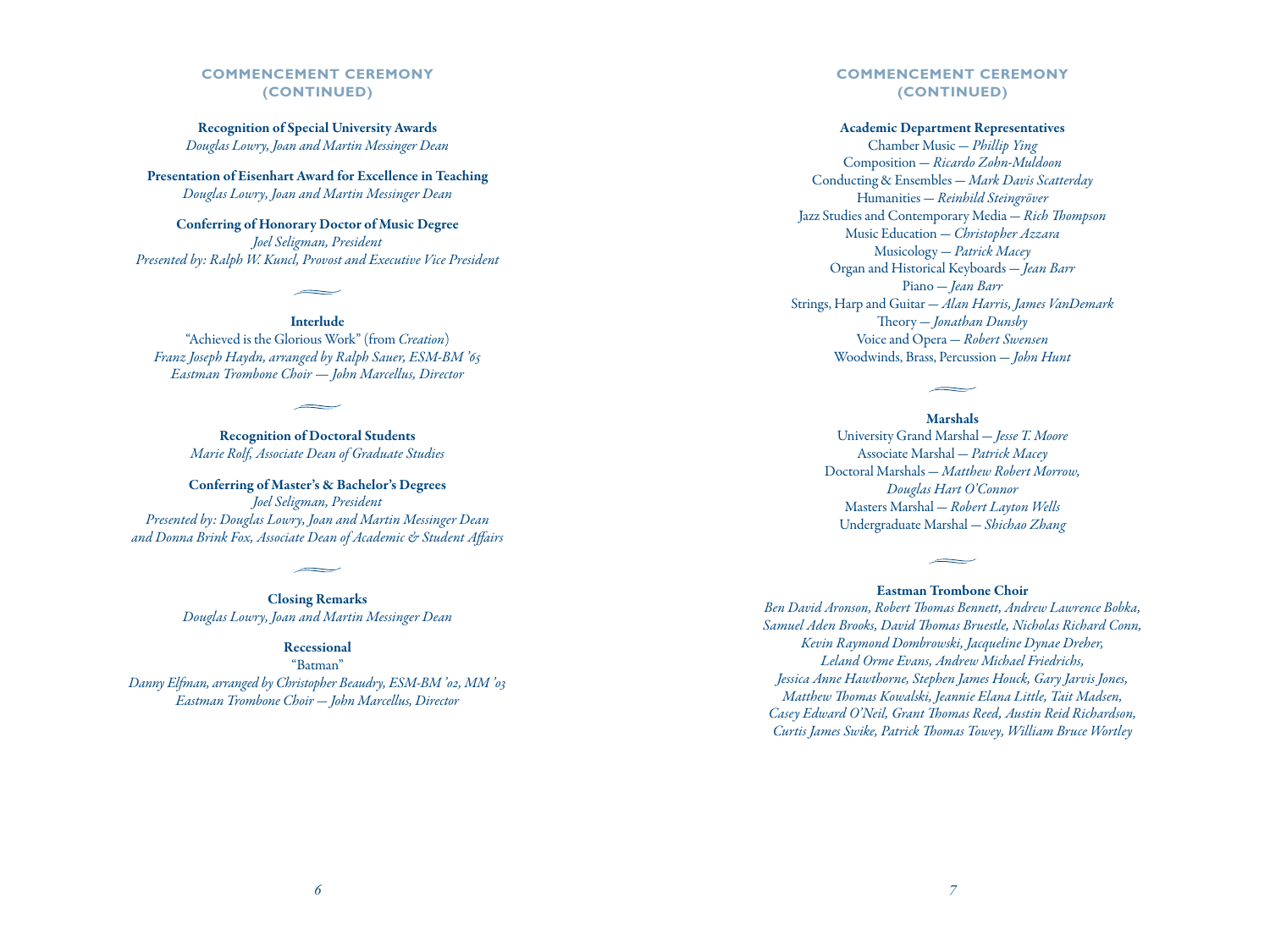# **Catherine Filene Shouse Arts Leadership Program Certificate**

THE ARTS LEADERSHIP PROGRAM (ALP), LAUNCHED BY THE Eastman School in Fall 1996 and widely studied and modeled by arts schools around the country, recognizes that success as Eastman School in Fall 1996 and widely studied and modeled a professional musician requires more than superb technical skills and artistry. Success also requires entrepreneurial savvy, strong communication skills, fluency with emerging technologies, commitment to audience education, and public advocacy for music and the arts. Through a special curriculum, internship program, guest speaker series, and an undergraduate and graduate Certificate Program, the ALP prepares Eastman students to take charge of their career prospects, and encourages them to provide leadership in the musical culture and marketplace.

Matthew Arnold Aprea Jacob Andrew Dalager Matthew Dylan Evans Katherine Margaret Hagen Eun Mi Ko Katherine Elise Lemmon Alison Kay Moritz Johnny Ting Kwong Ng Amy Mengyang Wang David William Weygandt

### **Orchestral Studies Diploma in Strings**

INSTITUTED BY THE EASTMAN SCHOOL IN 1999, AND OFFERED in partnership with the Rochester Philharmonic Orchestra (RPO), the Orchestral Studies Diploma in Strings prepares advanced stunstituted by the Eastman School in 1999, and offered in partnership with the Rochester Philharmonic Orchestra (RPO), dents for careers in today's competitive orchestral marketplace. At the heart of the program is the Orchestral Studies String Fellowship, which gives students performing experience with the RPO on ten classical subscription concerts each year. Students also learn the non-performing, "behind the scenes" side of professional orchestras through internships in the orchestra's administrative offices and Arts Leadership courses taught by Eastman faculty and RPO musicians and staff.

Through this special curriculum that combines high artistic standards and practical experience, the program strives to prepare students for the professional worlds that they will be entering. It encourages them to become skilled and artistic instrumentalists, as well as creative, free-thinking, and forward-looking leaders not only in orchestra-related issues, but also in music and music education in general.

Man Yui Kitty Cheung Youjin Na Sophia Lee Park Myo ah Seo Sunghee Shin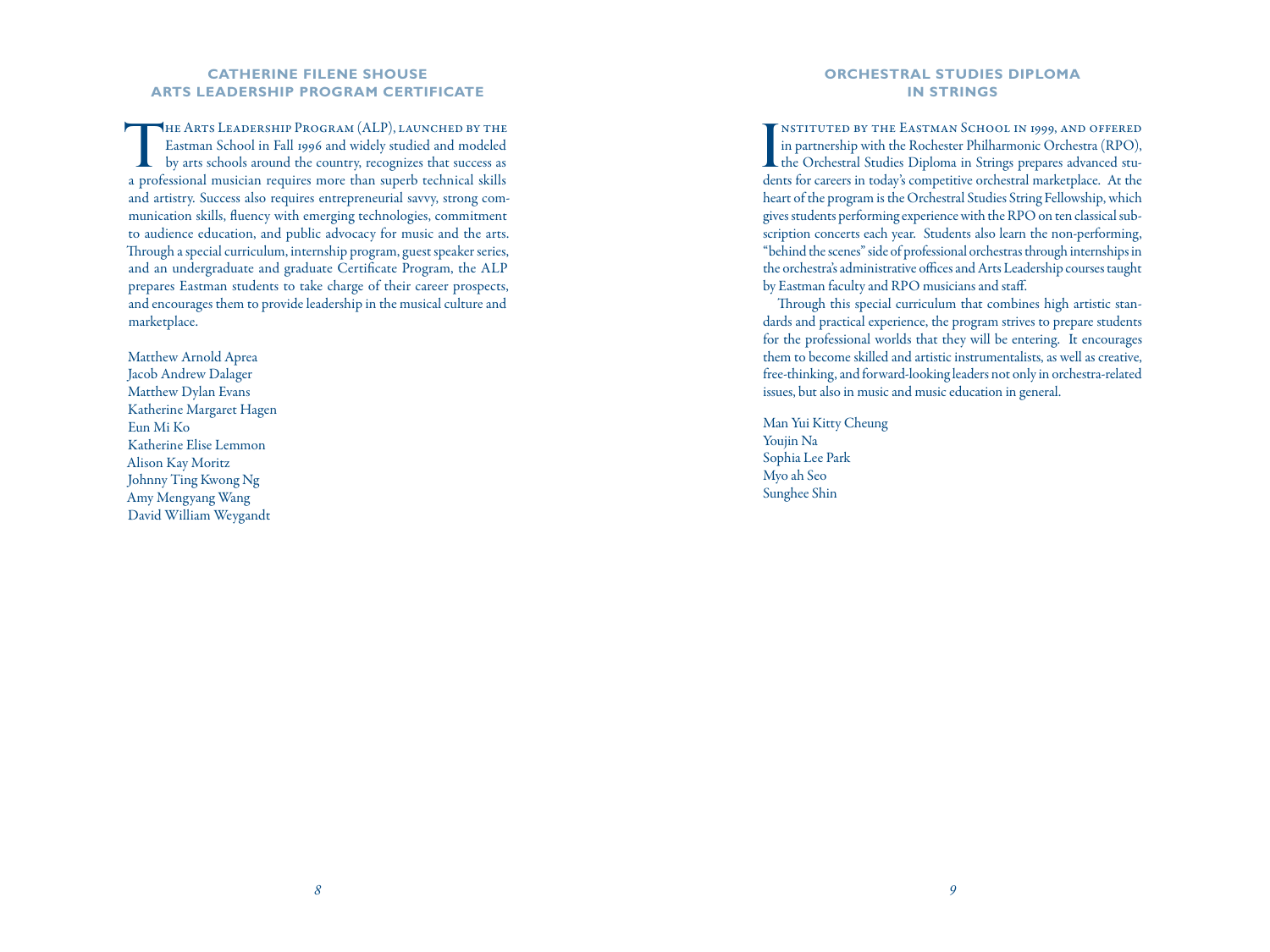# **Performer's Certificate**

THE PERFORMER'S CERTIFICATE RECOGNIZES STUDENTS<br>
for this honor by their respective departments, the candidates who demonstrate outstanding performing ability. Nominated present a special jury and recital.

Matthew Stephen Amedio, *saxophone* Lauren Frances Becker, *horn* Mark Boseman, *percussion* Catherine Claiborne Broyles, *flute* Janeen Mazen Elhassan, *clarinet* Emily Caitlin Feeney, *percussion* Josinaldo Costa Filho, *guitar* Kristina Elizabeth Finch, *harp* Andrew Michael Friedrichs, *trombone* Natalie Elisabeth Fuller, *trumpet* Katherine Margaret Hagen, *viola* Gregory William Hammond, *trombone* Jonathan Scott Heim, *trumpet* Diane Hunger, *saxophone* Lauren Elizabeth Jacobson, *clarinet* Katherine Elise Lemmon, *flute* Justis Buchanan Kleber MacKenzie, *tuba* Markiyan Melnychenko, *violin* Samuel Pang, *viola* Margaret Francess Parks, *violoncello* Seth Orland Russell, *violoncello* Corey Robert Sansolo, *trombone* Sunghee Shin, *violin* John Travis Upton, *oboe*

### **Take Five Scholars 2011–2012**

SE INCE ITS INCEPTION IN 1986, OVER 1,000 STUDENTS HAVE received one or two tuition-free terms through the University's Take Five Scholars Program to complete additional coursework INCE ITS INCEPTION IN 1986, OVER 1,000 STUDENTS HAVE received one or two tuition-free terms through the University's that enriches their undergraduate education. Although the students listed below will officially graduate next year, at the end of their fifth year, some have chosen to participate in today's ceremony to celebrate with family and friends.

Adrian Justin DiMatteo Janeen Mazen Elhassan

Garrett Michael Rubin Alexander James Turpin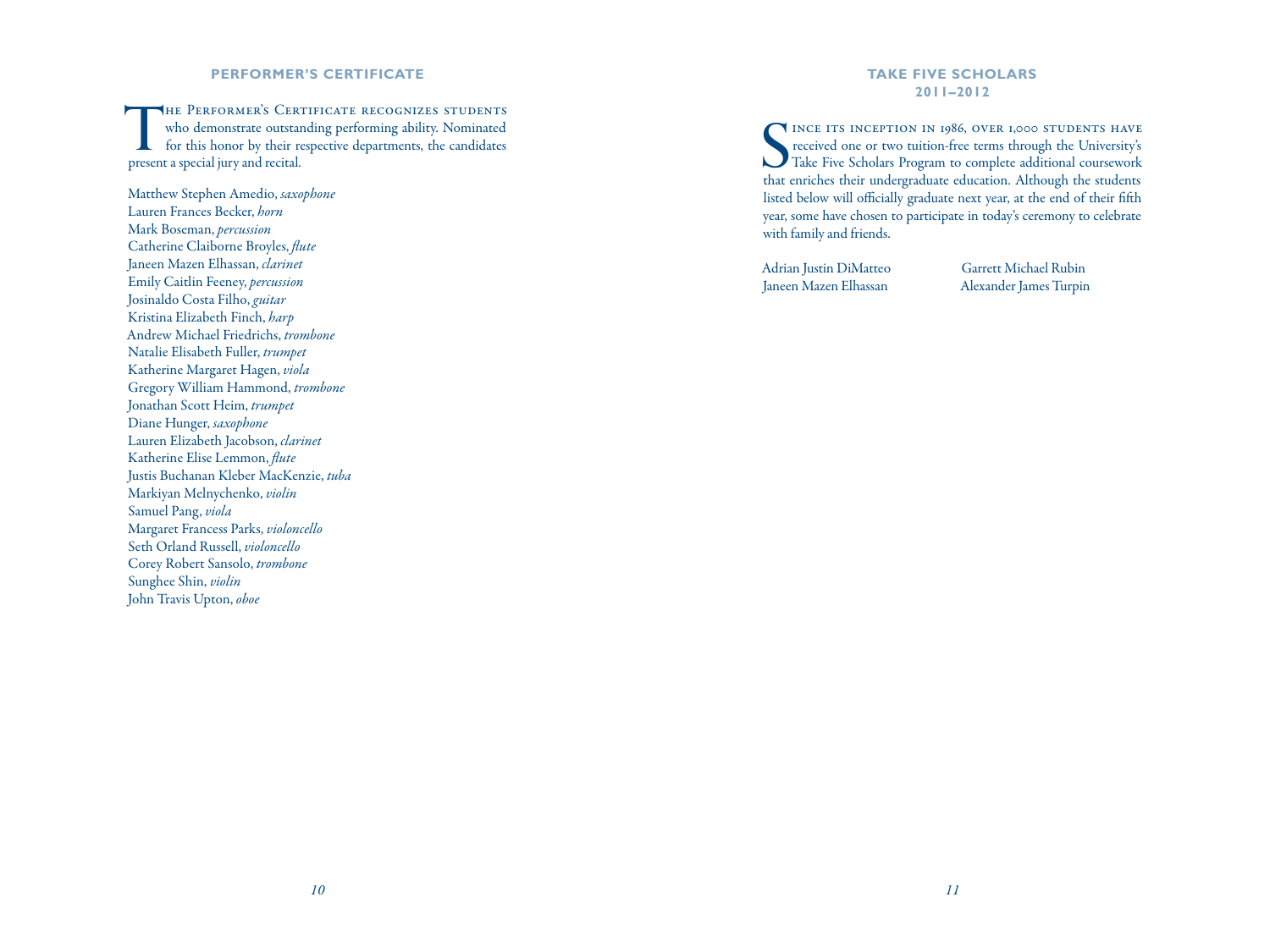# **BACHELOR OF MUSIC DEGREE CAN D I DATES**

Marc Laurent Abrate, *Jazz Studies and Contemporary Media* Michael Sterling Alexander, *Applied Music (Horn)* Matthew Stephen Amedio, *Applied Music (Saxophone)/ Music Education-Instrumental* Matthew Arnold Aprea, *Applied Music (Violin)/Music Education-Instrumental, with Distinction* Graciela Arguedas, *Applied Music (Piano)* Sasami Ashworth, *Applied Music (Horn)/Music Education-Instrumental* Noah Michael Berman, *Jazz Studies and Contemporary Media* Benton James Blasingame, *Applied Music (Organ), with Distinction* Rachel Elizabeth Bottner, *Applied Music (Violoncello)* Owen Joseph Broder, *Jazz Studies and Contemporary Media* Catherine Claiborne Broyles, *Applied Music (Flute)* Jazmine Byas, *Applied Music (Oboe)* Alexandra Haile Calvert, *Applied Music (Harp)* Jorgeandrés Camargo, *Applied Music (Voice)* Catherine Lindsay Canale, *Applied Music (Harp)* Lauren Marie Cauley, *Applied Music (Violin), with Distinction* HeeChan Chang, *Applied Music (Violin)* Yi-Yang Chen, *Applied Music (Piano), with Distinction* Kristen Cho, *Applied Music (Organ)* Jamie Alayne Clark, *Applied Music (Violoncello), with Highest Distinction* Kathleen Leigh Crabtree, *Applied Music (Viola)* Kevin Francis Delaney, *Applied Music (Voice), with Highest Distinction* Lauren Kelly Densinger, *Applied Music (Violin), with Distinction* William Robert Dietz, *Applied Music (Tuba)* Christina Carmen Dioguardi, *Applied Music (Bassoon)/Musical Arts, with Distinction* Kevin Raymond Dombrowski, *Applied Music (Trombone)* Jonathan Dozois, *Applied Music (Horn)/Music Education-Instrumental, with Distinction* Anthony Ruiz Duarte, *Music Composition* Alex Dugdale, *Jazz Studies and Contemporary Media* John Fonseca Fatum, *Jazz Studies and Contemporary Media* Emily Caitlin Feeney, *Applied Music (Percussion)* Austin Barker Fisher, *Applied Music (Violoncello)* Edo Frenkel, *Music Composition* Andrew Michael Friedrichs, *Applied Music (Trombone)* David Alexander Gonzalez, *Applied Music (Violin)*

Rachel Maria Greene, *Applied Music (Bassoon)* Emma Sarah Grettenberger, *Applied Music (Voice), with High Distinction* Natalie Fauncine Ham, *Applied Music (Flute)* Gregory William Hammond, *Applied Music (Trombone)/ Music Education-Instrumental*  Jonathan Scott Heim, *Applied Music (Trumpet), with Distinction* Ethan Joseph Helm, *Jazz Studies and Contemporary Media, with High Distinction* Matthew David Honor, *Jazz Studies and Contemporary Media, with Distinction* Stephen James Houck, *Applied Music (Trombone)* Zhibing Huang, *Applied Music (Voice)* Emma Catherine Hughey, *Applied Music (Viola), with Distinction* Bokyung Hwang, *Applied Music (Violin)* Erik Paul Jacobs, *Applied Music (Trombone)/Music Education-Instrumental*  Katherine Elizabeth Jarvis, *Applied Music (Violin)/Music Education-Instrumental, with High Distinction* Alina Yeajin Jeon, *Applied Music (Oboe)/Music Education-Instrumental* Xin Jia, *Applied Music (Piano)* Peter Wittmann Kalal, *Musical Arts, with Distinction* Minji Kim, *Applied Music (Piano)* Yueun Kim, *Applied Music (Piano), with High Distinction* Erin Copeland Kirby, *Applied Music (Viola)* John Francis Klaess, *Applied Music (Trumpet)* Peter Pal Klimo, *Applied Music (Piano), with High Distinction* Chieh Monica Lee, *Applied Music (Piano), with Distinction* Dongryul Lee, *Music Composition* Hongsup Lee, *Applied Music (Piano)* Isaac Lee, *Applied Music (Organ), with Distinction* Jeong-Eun Lee, *Applied Music (Piano)* Joungbum Lee, *Music Composition* Kenneth Seung-Beom Lee, *Applied Music (Violoncello)* Katherine Elise Lemmon, *Applied Music (Flute), with Distinction* Matthew Weisser Jensen Lengas, *Applied Music (Oboe), with High Distinction* Richard Shengdi Li, *Applied Music (Clarinet)* Georgina McKay Lodge, *Applied Music (Viola)* Justis Buchanan Kleber MacKenzie, *Applied Music (Tuba)* Benjamin Scott Magruder, *Applied Music (Viola)/ Music Education-Instrumental*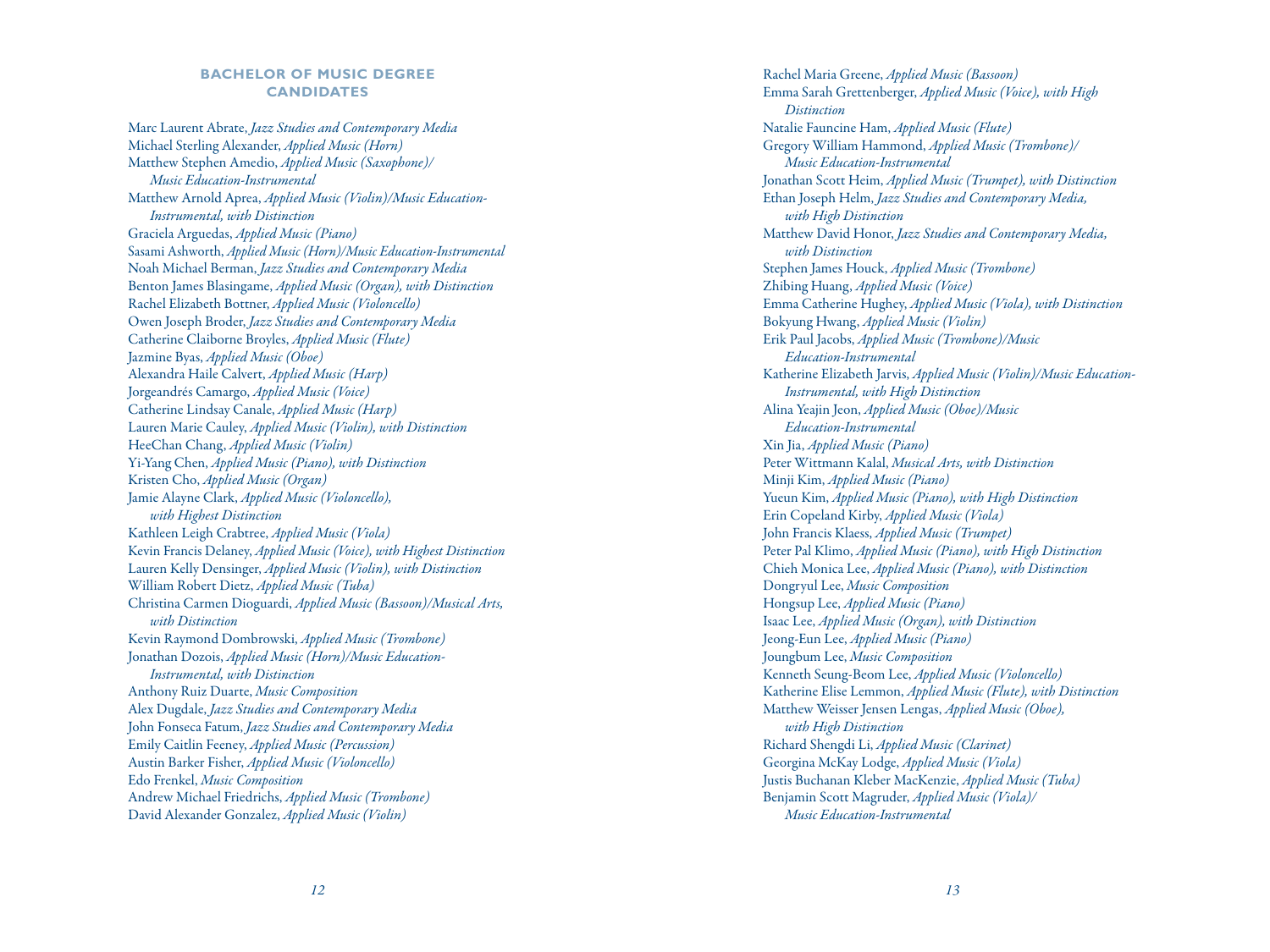Michelle Mammoser, *Applied Music (Horn)/Music Education-Instrumental*  Marilyn Dudley Marks, *Applied Music (Violin), with Distinction* Damon Christopher Martinez, *Applied Music (Percussion)* Jubin Eghbali Matloubieh, *Applied Music (Double Bass)/Music Theory* Lauren Marie McAllister, *Applied Music (Voice), with Distinction* William Harrison Mckenna, *Jazz Studies and Contemporary Media* Markiyan Melnychenko, *Applied Music (Violin), with High Distinction* Brett Christopher Miller, *Applied Music (December 31, 2011)\** Rachel Seah Shu Min, *Music Composition* Jamal Michael Moore, *Applied Music (Voice)* Rachel Anne Neece, *Applied Music (Guitar), with Distinction* Julia Nilsen, *Applied Music (Violoncello), with Distinction* Chad Steven O'Brien, *Jazz Studies and Contemporary Media/ Music Education-Instrumental, with Distinction* Eric Matthew Orwoll, *Applied Music (Horn)* Samuel Pang, *Applied Music (Viola)* Ashley René Parham, *Applied Music (Violin)* Gregory Joseph Perrin, *Applied Music (Violin)* Lucia Catherine Petito, *Applied Music (Violin)* Elza Kathleen Picasso-Hobin, *Applied Music (Voice)* Charles Andrew Pokorny, *Applied Music (Double Bass)/ Music Education-Instrumental*  Nora Joan Prener, *Applied Music (Oboe)* Kyle Cooper Quarles, *Applied Music (Guitar)/Music Composition, with Distinction* David Richardson, *Applied Music (Saxophone)* Erin Leigh Robertson, *Applied Music (Bassoon)/Music Education-Instrumental*  Joshua Theodore Rosenberg, *Applied Music (Voice)/Music Education-Vocal, with High Distinction* Krzysztof Piotv Rucinski, *Applied Music (Violin)* Seth Orland Russell, *Applied Music (Violoncello), with High Distinction* Michael Salmirs, *Applied Music (Piano)* Manuel Alejandro López Samamé, *Applied Music (Trumpet)* Corey Robert Sansolo, *Applied Music (Trombone)* Allyson Schuler, *Applied Music (Horn)* Frank Samuel Shary, *Music Education-General* Patrick Michael Shelc, *Applied Music (Viola)* Evelyn Jieun Shin, *Applied Music (Violin)* Conrad Paul Smith, *Applied Music (Organ)* Aaron Fox Sperber, *Applied Music (Voice)*

\*Deceased

Theodore Thomas Taforo, *Jazz Studies and Contemporary Media, with Distinction* John Travis Upton, *Applied Music (Oboe), with High Distinction* Antonio Rudolph Valentin, *Applied Music (Piano)* Amy Mengyang Wang, *Applied Music (Clarinet)* Hannah Christine Weaver, *Applied Music (Percussion), with High Distinction* Angelina Marie Weber, *Applied Music (Violin), with Distinction* David William Weygandt, *Applied Music (Voice)-Major; Music Cognition-Minor*  Margaret Louise Womack, *Applied Music (Violoncello)* Natalie Rose Zemba, *Applied Music (Bassoon)-Major; Brain and Cognitive Sciences-Minor* Shichao Zhang, *Applied Music (Piano), with Highest Distinction* Meng Zhou, *Applied Music (Piano)* Daniel Kenneth Ziemann, *Jazz Studies and Contemporary Media/ Music Education-Instrumental, with Distinction*

# **MASTER OF ARTS DEGREE CAN D I DATES**

Robert Hamilton Bickford, *Music Education (October 21, 2011)* Elizabeth Marie Hanan, *Music Education (October 21, 2011)* Kimberly S. Harrison, *Ethnomusicology* Joanna Elena Herrero, *Music Education (October 21, 2011)* Joshua Andrew Hey, *Music Composition* Rohan Krishnamurthy, *Musicology (March 16, 2012)* Leona N āwahineokala'i Lanzilotti, *Ethnomusicology* Emma Rebecca McConnell, *Music Theory (March 16, 2012)* Jennifer Lee McKenzie, *Ethnomusicology* Allison W. Payne, *Music Education (October 21, 2011)* Geoffrey Nicholas Gardiner Pope, *Music Composition* Stephanie Probst, *Music Theory* Igor Seiti de Araujo Santos, *Music Composition* Koryn Ann Soboleski, *Music Education (October 21, 2011)* Ashlea Lyn Strouse, *Music Education* Stephanie Marie Titus, *Pedagogy of Music Theory (October 21, 2011)* Maggee Marie VanSpeybroeck, *Musicology/Ethnomusicology* Martina Vasil, *Music Education (October 21, 2011)* Emeric Ael Zinty Viani, *Music Education/Ethnomusicology* Robert Layton Wells, *Music Theory (March 16, 2012)*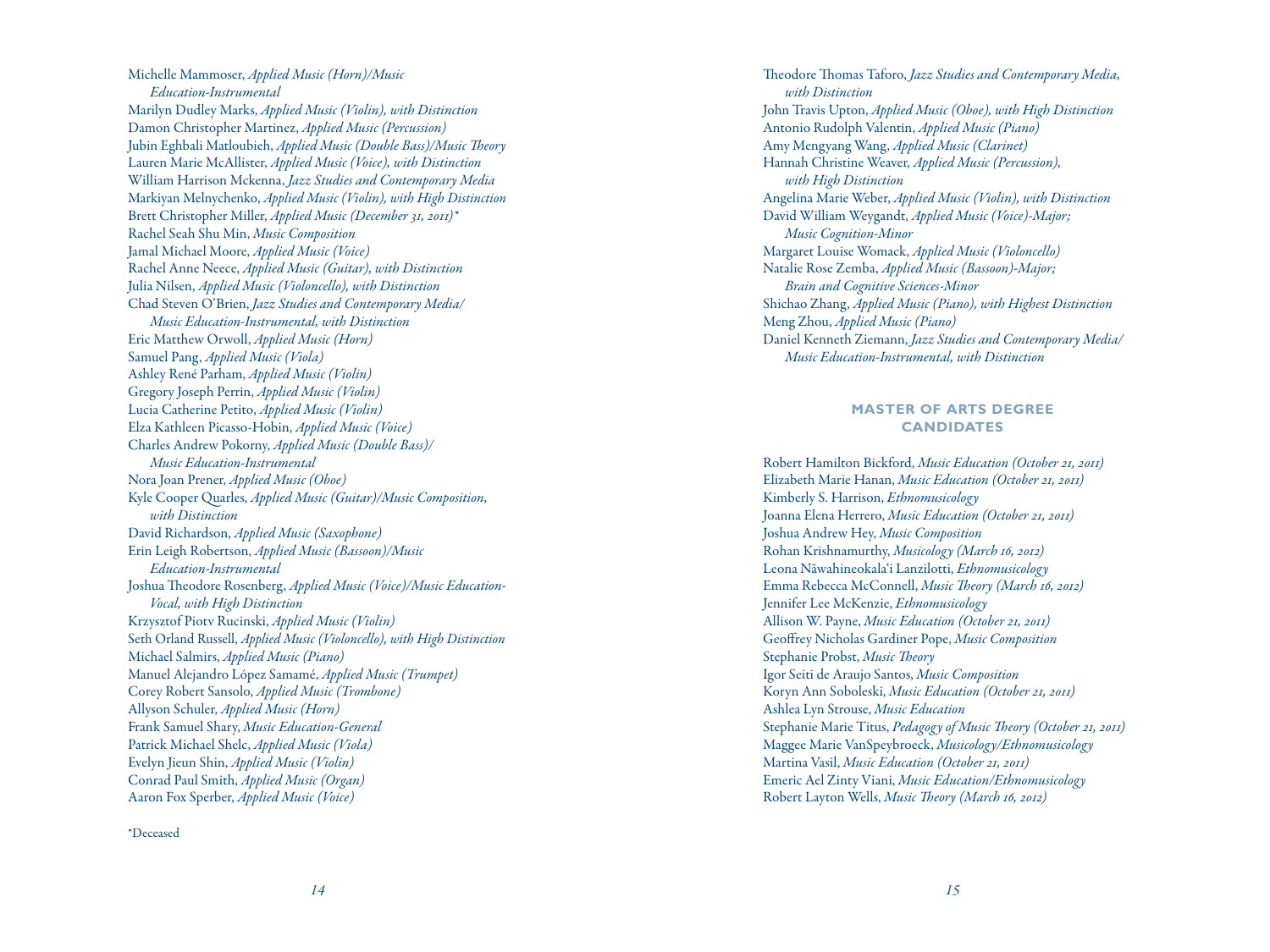# **MASTER OF MUSIC DEGREE CANDIDATES**

Lucy Amelia Abrams, *Performance and Literature (Clarinet)* Allison Marie Akins, *Performance and Literature (Horn)* Min Kyung Baek, *Performance and Literature (Violin)* Robert Thomas Bennett, *Jazz Studies and Contemporary Media* Kendra Irene Berentsen, *Performance and Literature (Voice)* James Eugene Bobb, *Performance and Literature (Harpsichord) (March 16, 2012)* Andrew Lawrence Bobka, *Performance and Literature (Trombone)/ Music Education* Joshua Alain Bouillon, *Performance and Literature (Voice)* Timothy James Briones, *Performance and Literature (Percussion)* Stacy Neal Alexander Carolan, *Performance and Literature (Trumpet)* Elizabeth Reeing Chang, *Piano Accompanying and Chamber Music* Tze Khian Chin, *Conducting* Mark Anthony Collins, *Jazz Studies and Contemporary Media/ Music Education* Conner Gray Covington, *Conducting* Caitlin Grace Cribbs, *Performance and Literature (Viola)* Jacob Andrew Dalager, *Performance and Literature (Trumpet)* Micaela Nichole Davila, *Performance and Literature (Voice)* Shawn Robert Dawson, *Performance and Literature (Organ)* Bryan John Duffy, *Performance and Literature (Guitar)* Matthew Dylan Evans, *Performance and Literature (Percussion)* Christopher Wayne Gage, *Performance and Literature (Organ)* Adam Nicholas Gandolfo, *Performance and Literature (Trumpet)* Sophie Elizabeth Gledhill, *Performance and Literature (Violoncello)* Lisa Marie Gonnella, *Piano Accompanying and Chamber Music* Colin Michael Gordon, *Jazz Studies and Contemporary Media* Shaya Rae Greathouse, *Performance and Literature (Voice)* Tamar-Tafari Greene, *Performance and Literature (Voice)* Matthew J. Grills, *Performance and Literature (Voice)* Katherine Margaret Hagen, *Performance and Literature (Viola)* Matthew David Halbert, *Performance and Literature (Trombone)* Shi Shi He, *Performance and Literature (Piano)* Elana Herman, *Music Education* Gayoung Hong, *Performance and Literature (Violin) (October 21, 2011)* Ada Arumeh Jeon, *Performance and Literature (Piano) (March 16, 2012)*

Xing Jin, *Music Education* Sean Ross Joseph, *Music Education (October 21, 2011)* Kaeul Kim, *Performance and Literature (Piano)* Yunjin Kim, *Performance and Literature (Voice)* Chun Fung Kong, *Performance and Literature (Piano)* Ji Won Lee, *Performance and Literature (Oboe)/Music Education* Thomas Edward Lehman IV, *Performance and Literature (Voice)* Lo-An Lin, *Performance and Literature (Piano)* Tiffany Valvo Lopez, *Performance and Literature (Clarinet)* Justin Taylor Maxey, *Performance and Literature (Organ)* Noelle Therese McMurtry, *Performance and Literature (Voice)* Aristéa Mellos, *Music Composition* Matthew John Michaud, *Jazz Studies and Contemporary Media* Caroline Bassett Miller, *Performance and Literature (Voice)* Hyojin Min, *Performance and Literature (Violin)* Matthew Miraglia, *Music Education (October 21, 2011)* Alison Kay Moritz, *Opera-Stage Directing* Youjin Na, *Performance and Literature (Violin)* Johnny Ting Kwong Ng, *Performance and Literature (Viola)* Geoffrey Nicholas Gardiner Pope, *Conducting* Melanie Ann Pozdol, *Performance and Literature (Oboe)* Samuel Turner Reich, *Performance and Literature (Piano)/ Piano Accompanying and Chamber Music*  Caroline Rose Reyes, *Performance and Literature (Harp)* Kayleen Suzanne Sánchez, *Performance and Literature (Voice)* Kahlil Philip Sarikey, *Performance and Literature (Guitar)* Miki Sawada, *Performance and Literature (Piano) (March 16, 2012)* Michael Stephen Sawzin, *Performance and Literature (Saxophone)* Callie Schlegel, *Performance and Literature (Voice)* Myo ah Seo, *Performance and Literature (Violoncello)* Sunghee Shin, *Performance and Literature (Violin)*

Tsi Shing Felix Shuen, *Conducting* Elizabeth Anne Smith, *Performance and Literature (Voice)* Benjamin James Thomas, *Jazz Studies and Contemporary Media* Sarah Elizabeth Toca, *Music Education* Edward Matthew Valverde, *Performance and Literature (Voice)* Joshua D. Wagner, *Performance and Literature (Guitar)* Yuan Wang, *Music Education* Hyun Jung Won, *Performance and Literature (Piano)* Caleb Wing Ching Woo, *Performance and Literature (Voice)*